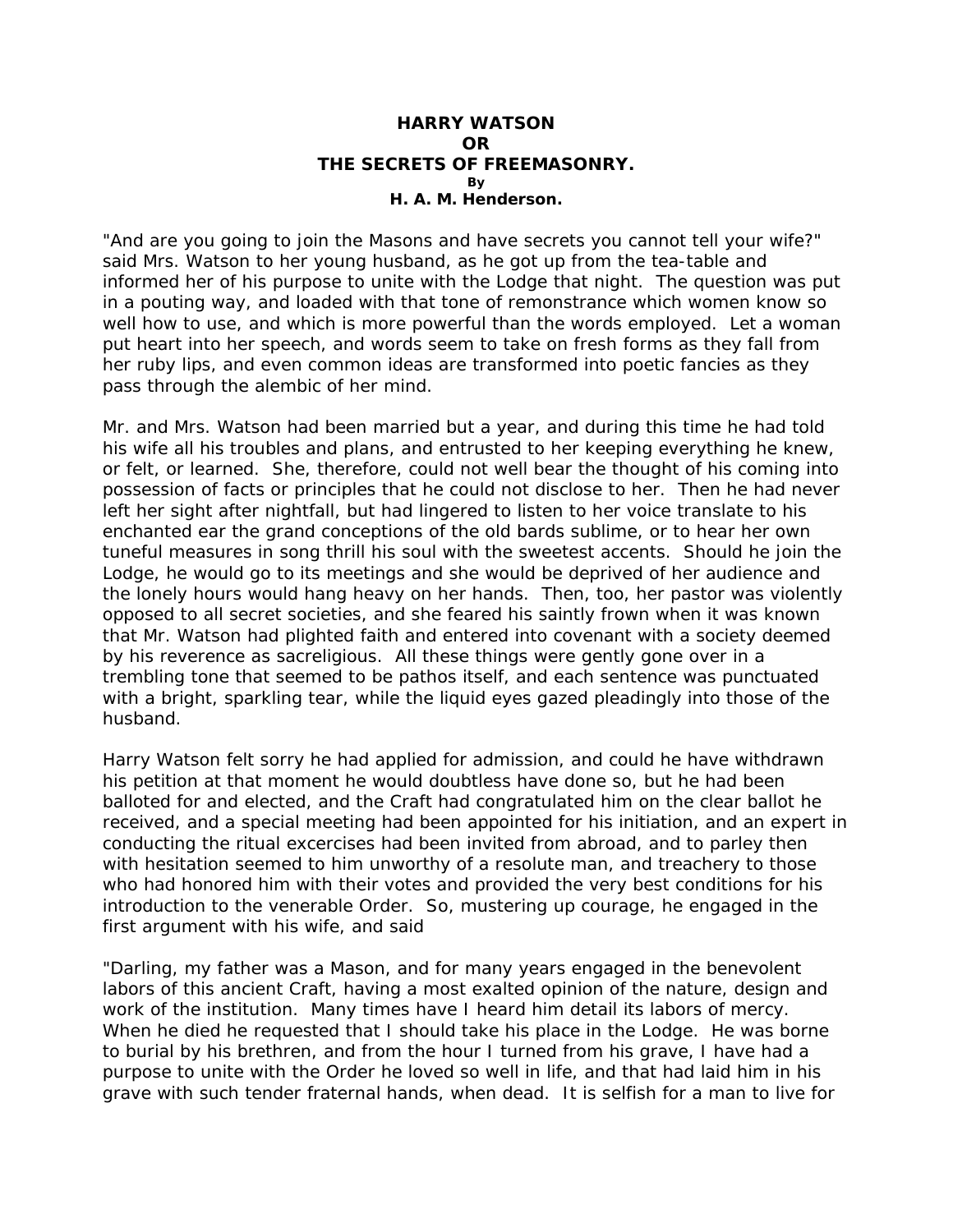himself, and exhaust his heart upon his family. It is true that 'Charity begins at home,' but it should not end there. All vital forces work from the centre outward. None liveth unto himself and none dieth unto himself.' I feel that I should unite with my fellows in efforts to ennoble manhood and to mitigate human suffering, and as for secrets, I understand the Masons have none except the drama of the Order and passwords, grips and signs, by which its members may know each other and thus be protected from imposture."

Mrs. Watson did not reply, but kissing her husband good-bye, turned with a heavy heart to the cradle of her babe and spent a full hour humming the lullaby

> "Hush, my babe, lie still and slumber, Holy angels guard thy bed; Heavenly blessings without number Gently fall upon thy head."

There was a rap at the door, and the servant announced the Rev. John Pecksniff, her pastor. She trembled like a reed shaken in the wind, for she had a presentiment that the venerable clergyman had been made acquainted with the fact of her husband's intention to unite with the Masons, and had come to read the church riot act to the family. He had a very grave visage when his feelings were the brightest, but on this occasion he wore his most funeral expression. His salutation was in a deep, sephulchral tone, suggesting by its coarse, gutteral accent:

"Hark! from the tombs, a doleful sound."

His step was measured, befitting the solemn tread that accompanied the dead march in his soul. His very breath seemed reeking with sulphurous fume. Now, while Protestants theoretically ridicule the Roman Catholic confessional, and affect contempt for the papal anathemas, there is a large class of timid people who areas much under the domination of their own preachers as were ever the most priestridden people of Southern Europe. Many there are who dare not think or act, without first enquiring what the minister will say.

Mrs. Watson had been brought up a Presbyterian of the strictest sect. Her memory ran not back to the time when she could not answer every question in the shorter catechism. Parson Pecksniff had baptized her, buried her mother, married her to her husband, and baptized her child. No wonder that she held the venerable gospeller in the profoundest esteem, and dreaded to offend him, or to have her husband provoke his ire. He begun to inquire for Mr. Watson, and she, with faltering accent and quailing heart, blundered out, in broken syllables and hysterical sentences, the awful fact that at that very moment he was in the dreadful toils and secret den of the sacreligious Masons. The groan that escaped the thin lips of the clergyman seemed as if it might have been an echo of the sigh which nature gave when at the first she yielded the sign that all was lost. The parson announced his regret and the startling penalty that Harry Watson would have to renounce Masonry or to be expelled the communion of the church. To Mrs. Watson this was equivalent to social degradation and eternal woe, and, so burying her face in her hands, she burst into a flood of grief,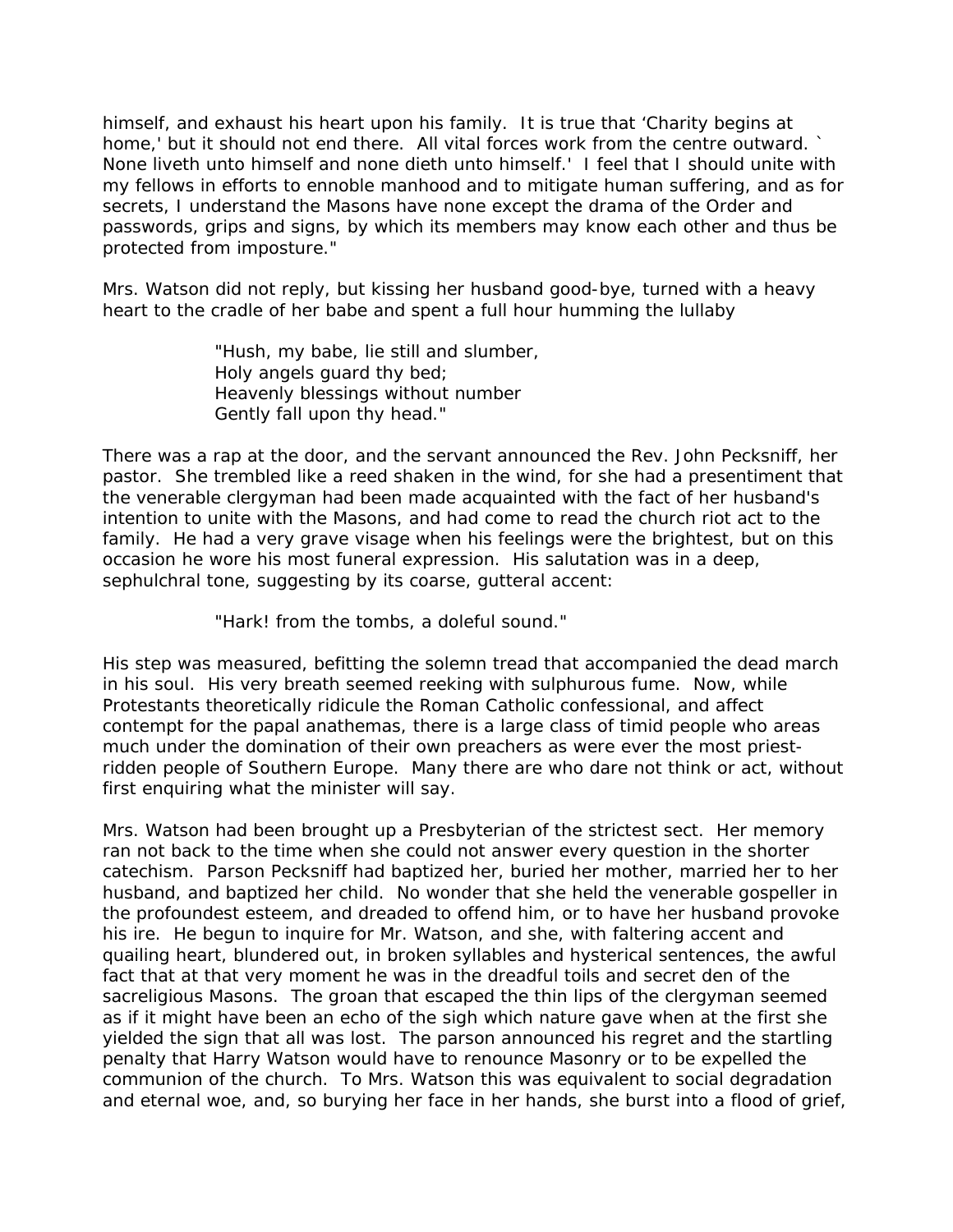in the midst of which her husband returned from the Lodge. Imagine the *tableau* - a sleeping babe, a weeping woman, a stern old clergyman and an Entered Apprentice Mason looking none the worse for his first goat ride.

The first impulse of Harry Watson was to sternly rebuke the old divine who had intruded his unwelcome presence upon his wife at this unusual hour, and added to her disquietude of mind by informing her of the dire penalty to be visited on him for having joined the Masons, but an imploring look from his wife, who seemed intuitively to read his heart, enabled him to restrain his purpose and choke back the words that had nearly reached and became vocal on his lips. After Mr. Pecksniff had expressed his disapprobation and his purpose to inflict a severe ecclesiastical punishment, Harry told him at an early stage of the initiation he had been assured, by men of the strictest probity of character, whose truthfulness and honor were well known to him, that nothing would be imposed upon him as a matter of either faith or practice that would in anywise conflict with his relations or duties to God, his country his neighbor or his family, and that, should he find anything which his conscience protested, he could at any stage withdraw. Thus assured, he had completed the first step in Masonry. He had not seen or heard anything but what was calculated to refine thought, sublimate feeling, ennoble affection, and, indeed, broaden both a man's mind and heart. He had seen present only men of the strictest morality, and whom he was accustomed to respect in all the relations of life, and all the miscellaneous subjects heard talked of were in connection with the relief of the poor, the education of the orphaned the watching of the sick, and the comfort of the widowed. He had met men of the opposite party to himself in politics, representatives of all the churches, for whom he had always had kindly feelings, and was glad to meet on some common, fraternal platform, where relationship would not be disturbed by the rivalries of business, the rancor of partizan strife, and the hostility engendered of sectarian bigotry. He said:

"I revere the Church as Christ instituted it. Masonry is neither a rival nor a substitute for it. All she asks of the Church is a kindly recognition of her works of mercy, and an humble seat upon her foot-stool. But rather than yield to the dictation of unreasoning prejudice, or the passion of bigotry, and thus surrender my private right of judgment, I will adhere to Masonry . and be expelled from your congregation. Understand, however, that I draw a clear distinction between Christ's free Church and *your* narrow Church. Besides, Presbyterianism is too liberal to propose to measure all men with a two foot rule. Her's is no Procrestean policy. Your individual hostility to Masonry, the product of ignorance of the characteristics and ends of the Order, is not regarded by me as an exponent of the great catholic Presbyterian Church - many of whose ablest and most pious ministers are ardent supporters and active members of our Institution. I would appeal from your dictation and the session's action to the Presbytery."

The old parson was surprised at the vigorous response of his young parishioner, and, as he was a promising young lawyer, and bade fair to achieve distinction in his profession, and ere long to become a pillar of the Church, he concluded to let the matter drop.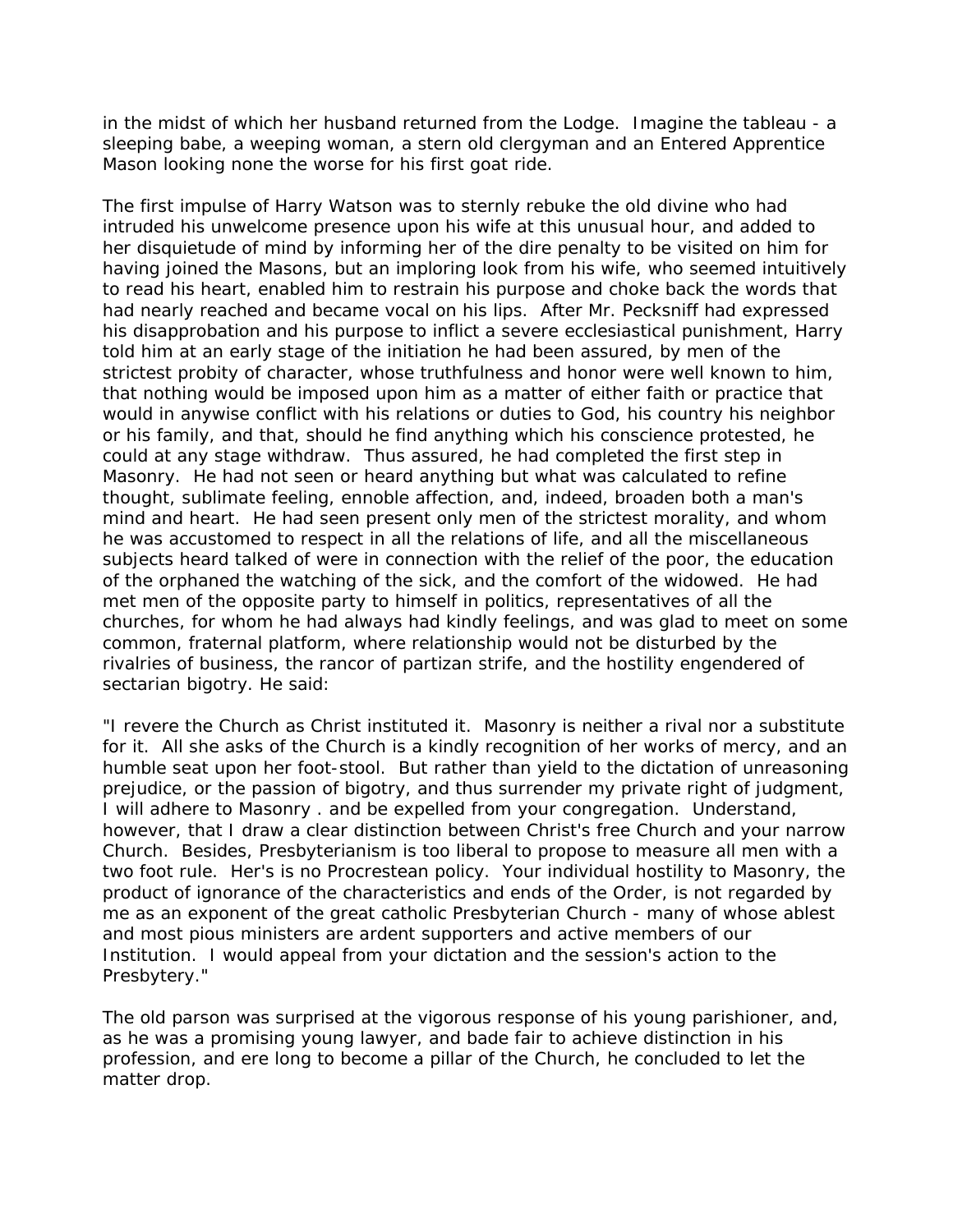In due time Harry was passed to a Fellow Craft, and raised to the sublime degree of a Master Mason. He passed the Junior and Senior Warden's Chairs, and was Master of his Lodge. He studied the work and became expert in the conferring of degrees and well versed in Masonic history, usages and jurisprudence. At a celebration of the anniversary of St. John - the 24th of June - he delivered a Masonic oration, much to the delight of the Craft and of his wife, who was proud of the effort of her gifted husband. The proceeds were for the benefit of the Widows' and Orphans' Home, and at night there was a fair and concert given under the auspices of the ladies, and among those who participated none were more busy than the wife of Harry Watson. She had seen her husband's interest in the Lodge, while the husbands of her neighhors were spending their evenings at the club and in the bar-rooms. She always knew when he was absent that he was breathing the pure atmosphere and mingling in the refined and chaste associations of the Lodge-room, and that the matters which were engaging his attention were those related to an alleviation of the wretchedness of a smitten, suffering humanity.

In the meantime the old clergyman, by frequent intercourse with Harry, who kept him informed as to the benevolent works of the Order, had abandoned his hostility to Masonry, and, of his own free will and accord had knocked at the door as a poor, blind candidate seeking light, the scales had dropped from his eyes and he saw the Order as a handmaiden of religion, and on the very anniversary day had opened the public exercises with prayer, which ran, as we can remember, thus

" O, thou Supreme Architect of the Universe, we are persuaded that an Institution that has survived the criticism of centuries of inquiring thought, survived the hostility of crowned and mitered heads,, grown grander as it grew older, and which has secured the fealty of the sages, the philanthropists, the patriots, whose faith is a continued tracery of mercy, which has dried the tear of orphanage, hushed the wail of widowhood, and helped the stranger to friends, and the poor to benefactors, must command Thy fatherly approbation. Had it not been worthy of its long and prosperous career the good would have been turned from its altars and the wicked long since have profaned them. Had it not been designed by Thee as an agent for promoting Thy glory among men and the good of suffering humanity, it would, long ere this, been dashed into remediless ruin by the rod of Thy avenging power and providence. We thank Thee for an institution that binds men in a common brotherhood. and translates into practical life the anthem: 'Glory to God in the Highest: peace on earth, and good will to men.' O, Thou who hast promised to be a husband to the widow and a Father to the fatherless, bless this Order which takes to its ward and protection the bereaved and dependent. Command Thy blessing on the `Home' this great brotherhood is building. Open the hearts of our Fraternity, and of a sympathizing world that abundant means may be afforded for the completion of the noble plans drawn by the hands of master spirits upon our trestle-boards. Enable us so to live as to meet Thy approval when we come to die, and to secure a welcome to the hospitalities of Heaven-we ask in Thy Great Name. Amen."

From more than two hundred reverent hearts and lips there went up the response; *so mote it be*.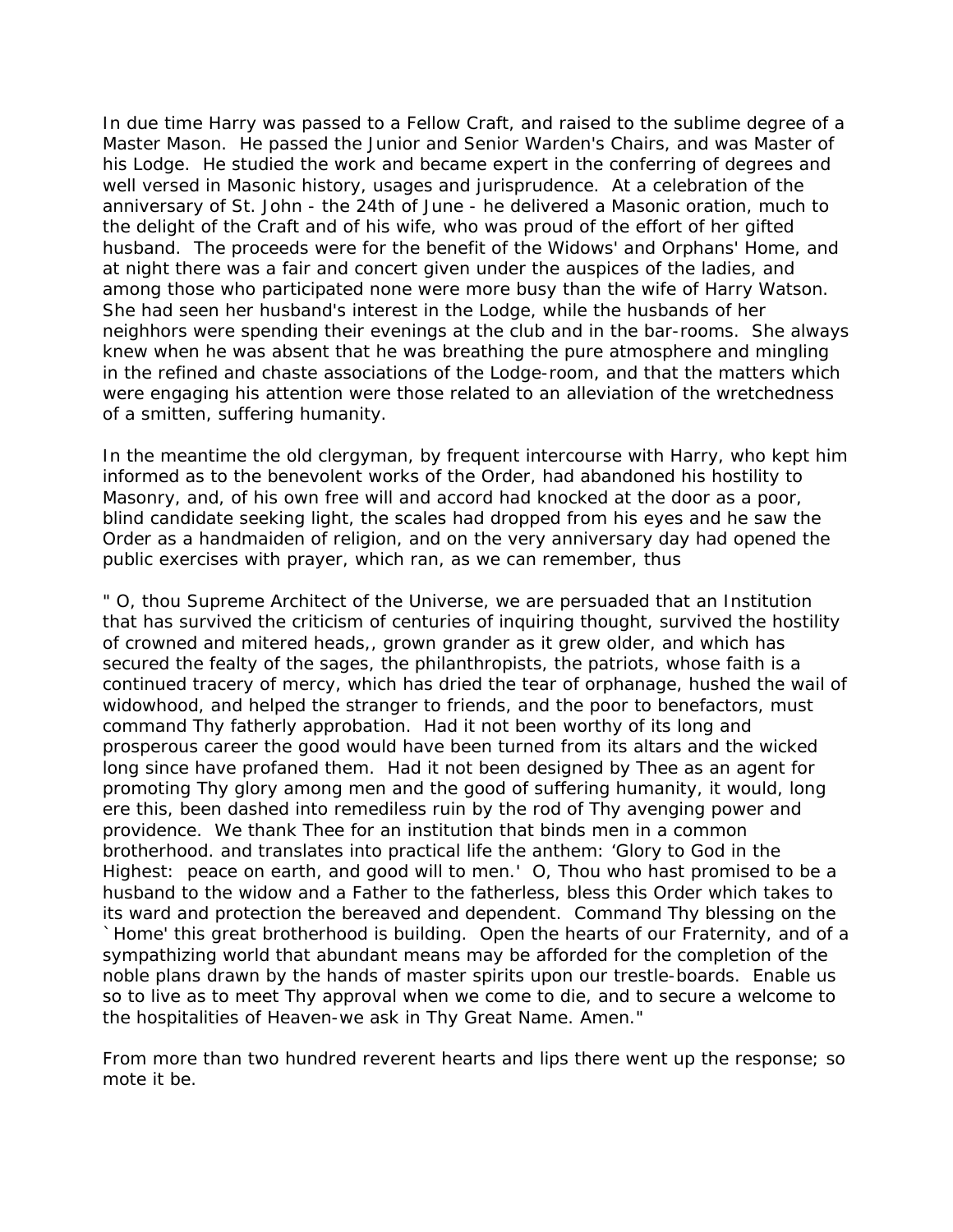Then was sung those tender lines of Pope:

"Teach me to feel another's woe, To hide the fault I see ; That mercy I to others show, That mercy show to me."

At the close of W. M. Watson's oration, he said: "If Providence shall spare my life and health a term of years, and continue to bless me in the future as in the past few years of my professional career, I will be able to provide for my family while living and bequeathe to them a competency when dead. It is not, therefore, from any selfish motive that I make the plea I utter to-day in behalf of our `Masonic Home.' I desire to *do* good, and to those who apprehend aright, *doing* good is quite as joy-yielding as *getting* good. Indeed, the Great Father has said, `It is more blessed to give than to receive.' The work of beneficence promotes our happiness. It places us in harmony with nature. The plan of nature is that of *giving*. The sun gives his rays constantly, generously, joyously; the ocean gives its vapors to the skies; the skies gives their rains to the earth; the earth warms and waters each seed within her bosom, and sends it up in greenness and richness, and nourishes and cherishes it that it may give bread to the eater. The animals give their strength and swiftness to man, or lay down their lives for his sake There is no chest for hoarding in all God's works ; no magazine for saving sunbeams or air or rain drops or fountains. If the sun, or old ocean, or mother earth should turn miser, we would soon have universal death. He who is a self-centred, self-contained ego is, in the nature of the case, wretched.

The sun must shine and warm and light on their way a brotherhood of planets or be consumed by its own ardors. He who shuts up his bowels of compassion - how dwelleth the love of God in him' The grandest heart would be choked with aneurism did it not send the crimson tide to the remotest artery of the body.

> `That man may last but never lives, Who much receives but nothing gives; Who none can love, none can thank, Creation's blot, creation's blank.'

"If then, for no other purpose, I engage in this Masonic charity, I am compensated by being blessed in the deed. And though I have congratulated myself on the prospect of competency while living, and independence for my family when dead, I'm not insensible to the fact that the fickle goddess of fortune may snake my 'expectation vain, and disappoint my trust.' No man has a lease of life. We cannot tell what a day may bring forth. The spark of accident, the brand of the incendiary may light to destruction our dwellings; the worm, the cheat, the rust, may destroy our crops; the most trusted of financiers may fail and involve us in ruin. Riches can, in various ways, take to themselves wings and fly away; a breath of mephitic air, a grain of feculent pus, a moment of exposure, may plant the seeds of sure and speedy death, and ere a year the most prosperous and vigorous among us may be bankrupt of wealth, or low 'in the grave Already in our `Home' are those whose ancestors were clad in purple, and who feasted on the fat of the earth. There are those under its